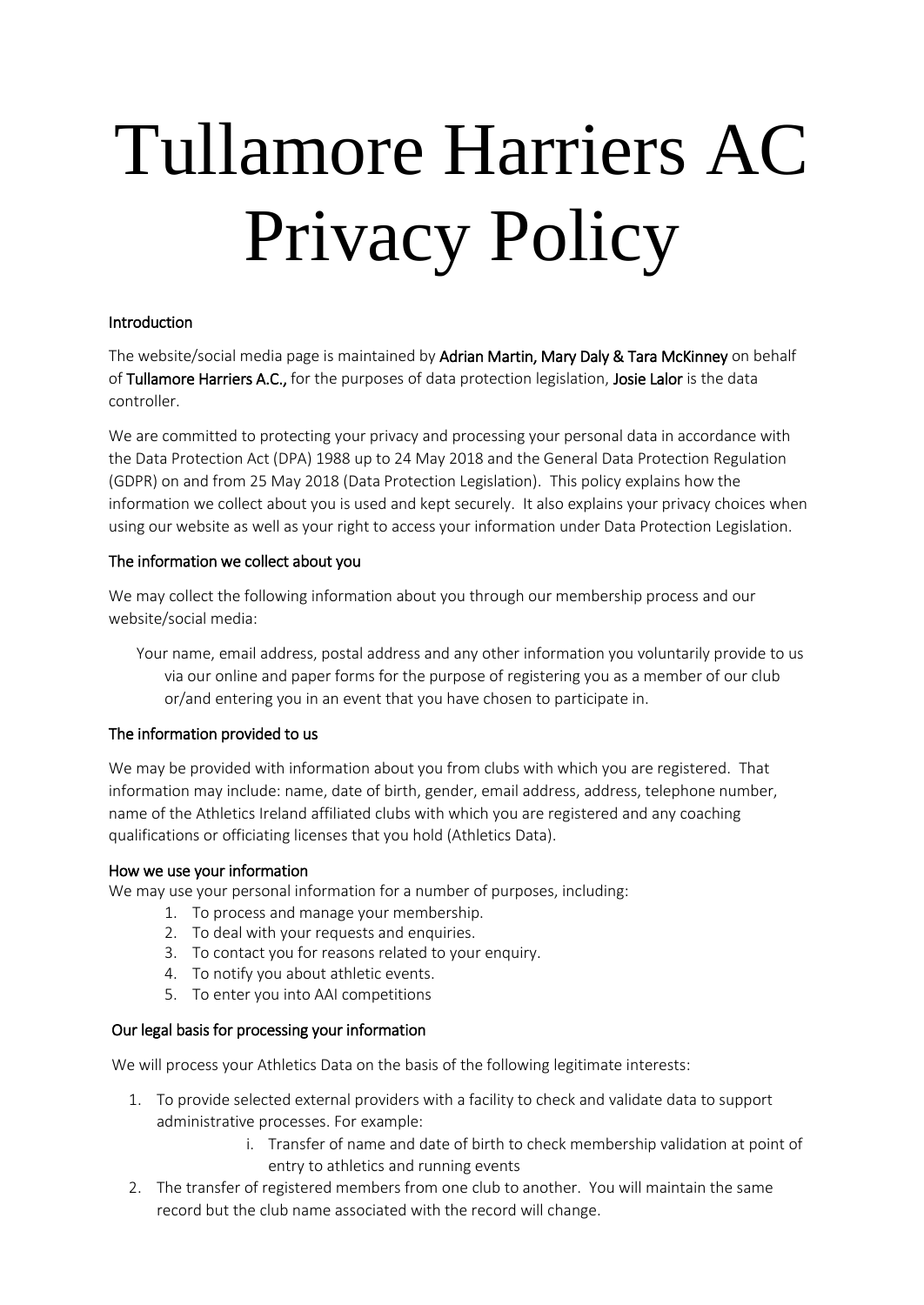- 3. There is an Athletics Ireland administration portal where a selected number of staff can access data to help to respond to queries, update data and perform necessary administration activity. (See Athletics Ireland Privacy Policy 2018)
- 4. Providing relevant and necessary information via email, text and post to you about the following:

Changes to rules and regulation Updates to advice and guidance relating to specific roles held within this club Transactional information relating to club affiliation and transfers athlete registration, representative teams, competition and events, coach and officiating

- licenses, road race licensing, courses, CPD events and qualifications.
- 5 If you become a registered athlete with our club, we will share your athletics data with Athletics Ireland so as to facilitate your membership and as part of the administration of your involvement in the sport.
- 6 We will share only what is needed for those purposes and, where possible, will anonymise the data before sharing. If we would like to share your information for any other purpose, we will ask for your consent.
- 7 When we collect information from you, we will tell you if we would like to send you information about our products and services. We will give you the opportunity to opt in to any such communications and will tell you how you can opt-out at any time.
- 8 If we wish to share your data with third parties for marketing purposes, we will tell you about this and only do so if we get your consent. You can opt out at any time either by notifying us.
- 9 The club may also share your personal information with An Gardai Siochana and other Statutory Agencies for the purposes of crime prevention, crime detection or the safety of our members.

### Protecting your information

The data that we collect from you may be transferred to a destination external to Athletics Ireland own secure network. We will not transfer your data outside of the European Economic Area.

By submitting your personal data, you agree to this transfer, storing or processing. We will take all reasonable steps to ensure that your data is treated securely and in accordance with this privacy policy. The Internet is not generally a secure medium for communication and therefore we cannot guarantee the security of any information you send to us over the Internet. We use up-to-date industry procedures to protect your personal information.

#### Finding out what information this club holds about you

Under the Data Protection Legislation, you can ask to see any personal information that we hold about you. Such requests are called subject access requests. If you would like to make a subject access request, please contact your club Data Protection Officer. You will also need to provide two forms of identification, for example, driving licence, utility bill or passport and, if appropriate, any particulars about the source or location of the information you are requesting. Your club has 30 days to respond to your subject access request.

#### Data retention

Any data that we collect from you will be deleted in accordance with timescales set out below: